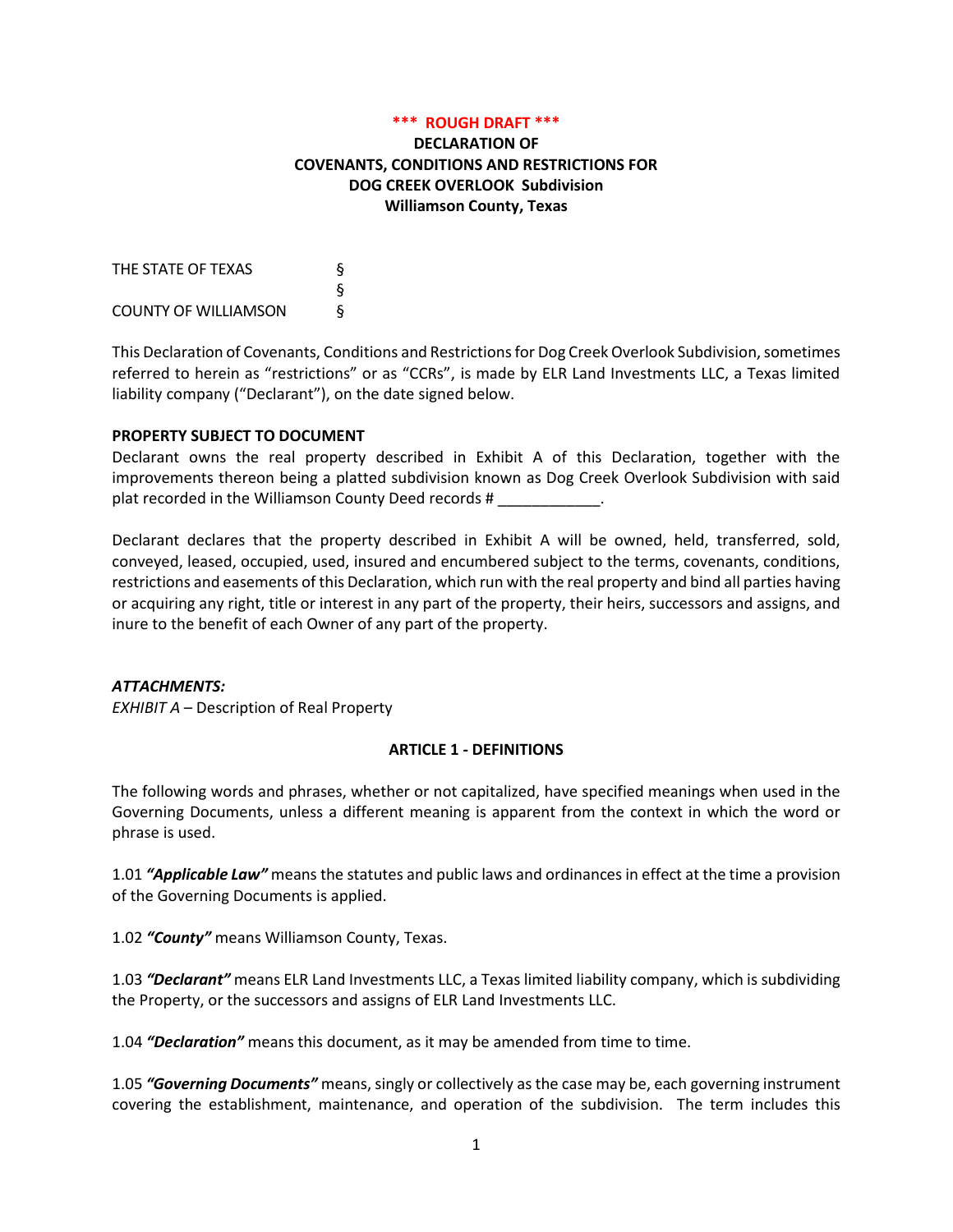Declaration, the Plat, and any Guidelines which may be adopted.

1.06 *"Lot"* means a portion of the Property for which independent ownership has been established by a deed from Declarant. Each separate portion of the Property conveyed by Declarant shall be a Lot.

1.07 *"Majority"* means more than half. A reference to "a majority of Owners" in any Governing Document or applicable law means "Owners of at least a majority of the Lots", unless a different meaning is specified.

1.08 *"Owner"* means a holder of recorded fee simple title to a Lot.

1.09 *"Property"* means all the land subject to this Declaration and all improvements, easements, rights and appurtenances to the land that is described in Exhibit A to this Declaration.

1.10 "**Public View"** means any activity, property location or structure that is visible from a public roadway.

1.11 *"Resident"* means an occupant of a dwelling, regardless of whether the person owns the Lot

### **ARTICLE 2 – PROPERTY**

**2.10 Dog Creek Overlook Subdivision** consist of eight (8) lots as shown on the plat recorded at Williamson County file #\_\_\_\_\_\_\_\_\_\_ .

**2.11 SUBDIVIDING OF LOT**: Once a Lot has been sold by Declarant, the lot shall not be further divided, subdivided or sold in any manner that creates two or more parcels from the original lot as it was conveyed by Declarant.

**2.12 EASEMENTS** Each lot shall be subject to a 10' general utility easement along each Property line except that there shall be a 15' public utility easement along each public road. In the event that the public road is widened, the 15' public utility easement shall be relocated to 15' along the widened roadway.

### **ARTICLE 3 - CONSTRUCTION AND IMPROVEMENTS**

**3.10 DWELLINGS:** Owner may construct one primary single family dwelling and one secondary single family dwelling on the Lot, but no more than two single family dwellings may be constructed on the lot and no more than two single families are allowed to reside on the Lot. Construction of a second dwelling may not begin until twenty four months after the effective date of this declaration unless an earlier date is approved in writing by Declarant. The secondary dwelling must be constructed on a concrete slab using the same construction and materials specifications as the primary residence unless otherwise approved by Declarant or a majority of the property owners. While two residential dwellings are allowed, the dwellings shall not be sold separately and may only be sold together as a single lot.

# **3.11 MANUFACTURED OR MOVE-IN HOMES**

No mobile homes or other structures that are completely or partially constructed offsite may be moved onto the property including single, double or triple wide mobile homes, modular homes, prefab homes, or other move-in buildings, regardless of whether the same are placed on a permanent foundation. This Article does not apply to move-in structures specifically allowed by other provisions of this Declaration.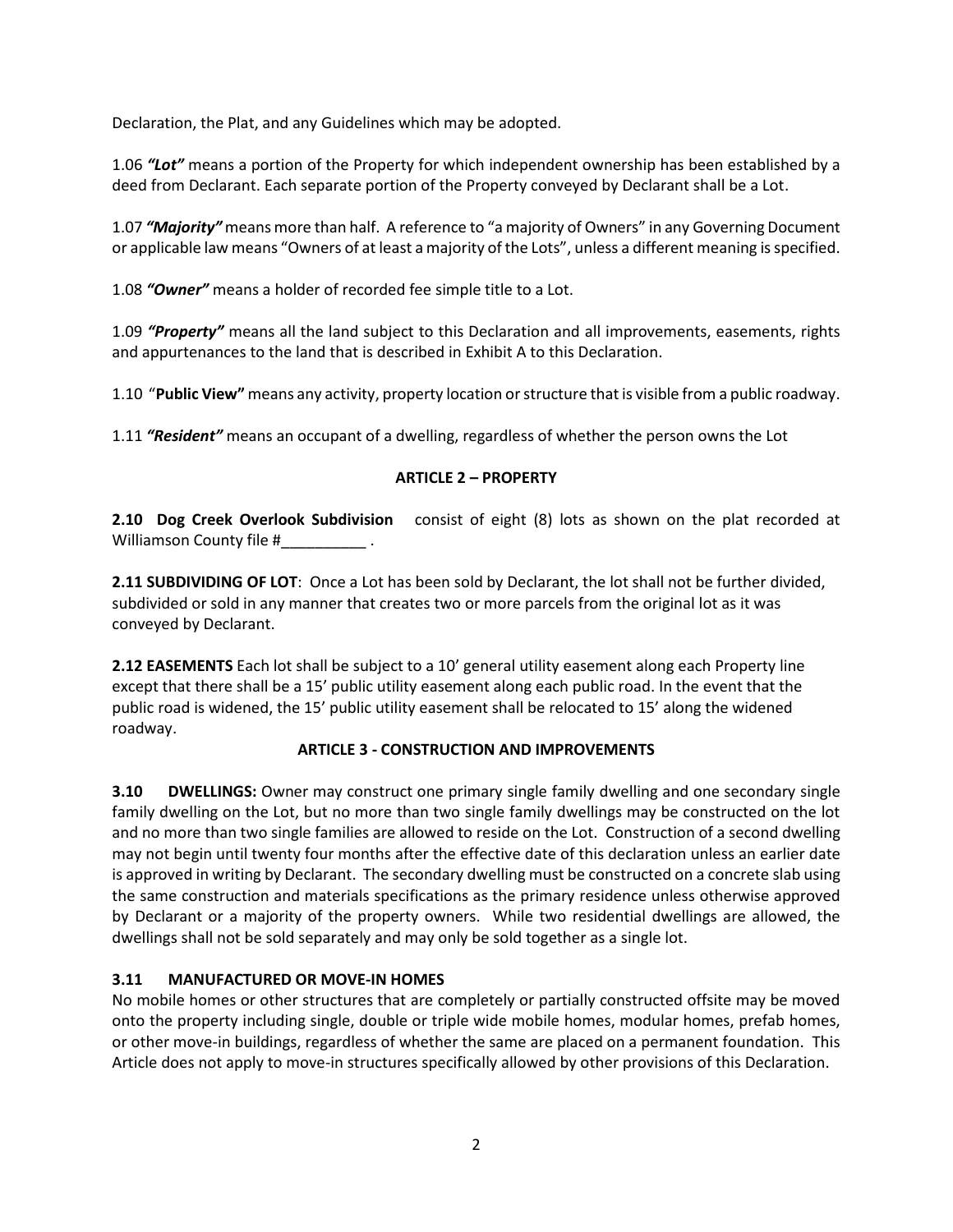**3.12 BARN, SHOP AND OTHER BUILDINGS:** To avoid unsightly storage and keep the area attractive, each owner may construct a barn and/or other buildings to provide storage for equipment and supplies needed to facilitate the residential, farming, ranching and wildlife activities of the Owner on the Lot. Approved building materials include any materials approved for the residential structures as well as metal siding, metal doors and metal roofing, provided however that corrugated metal may not be used on the exterior of any structure. The buildings must be attractively designed with colors that follow the theme of the residence and must be constructed of new materials. Buildings specifically must not be used for commercial activity as further explained elsewhere in these Declarations. No buildings or any part thereof may be leased or rented for storage or any other purpose. No more than two such buildings may be constructed on the Lot and the combined area of the buildings shall not exceed 2500 square feet.

**3.13 ACCESSORY STRUCTURES.** Accessory structures, such as gazebos, storage sheds, playhouses and greenhouses, must contain no more than 400 square feet each and no more than three accessory structures will be allowed. Accessory structures may be constructed on the Lot or may also be constructed offsite and moved onto the Lot. All such structures shall be appropriately maintained in a reasonably neat, clean and attractive manner. No Accessory Structure shall be used at any time as living quarters. Failure to adequately maintain the appearance of such items shall constitute grounds for its removal.

**3.14 MAINTENANCE AND REPAIR OBLIGATIONS** Each Owner, at the Owner's expense, must maintain all improvements on his Lot, including but not limited to the dwelling, barns, storage buildings, fences, sidewalks and driveways. Maintenance includes preventative maintenance, repair as needed, and replacement as needed. Each Owner is expected to maintain his Lot's improvements at a level, to a standard, and with an appearance that is commensurate with the neighborhood. Specifically, each Owner must repair and replace worn, rotten, deteriorated and unattractive materials, and must regularly repaint all painted surfaces, and keep yard areas regularly mowed.

### **ARTICLE 4 – USE RESTRICTIONS**

# **4.10 ANIMAL RESTRICTIONS.**

Horses, cattle, mules, donkeys, goats and sheep may be kept on Lots, provided no more than one livestock unit per two acres of land may be maintained on each Lot. A mature cow, donkey, mule or horse shall constitute one livestock unit. A young calf, young colt, sheep or goat shall each constitute one-half of a livestock unit. Chickens or turkeys shall be allowed as long as such birds are kept in a coup and do not exceed 5 birds per acre. Pigs and hogs are not allowed on any lot unless the pig or hog is being raised as a show animal in a youth program such as 4H, FFA, FHA, or other area youth livestock programs and then no more than a total of three with such animals housed in a suitable pen, barn or other such facility that is maintained in a clean manner. Dogs, cats or other household pets not to exceed a total of six (6) in number (exclusive of unweaned offspring), may be kept on the lot provided they are kept in a manner that confines the pet on the Owner's lot and the pet does not disturb the peaceful enjoyment of the Residents of other Lots. All livestock and pets must be registered, licensed and inoculated against disease as required by law.

# **4.11 BUSINESS USE**

Except as may be specifically permitted herein, the property shall be used only for residential purposes and small farming and/or ranching activities and/or wildlife enhancement activities. Resident may use a dwelling or other allowed structure for business uses, provided that: (1) the uses are incidental to the primary use of the Lot as a residence and/or ranch; (2) the uses conform to applicable governmental ordinances; (3) the uses do not entail visits to the Lot by employees or the public in quantities that materially increase the traffic to and from the Lot; and (4) the uses do not interfere with the residential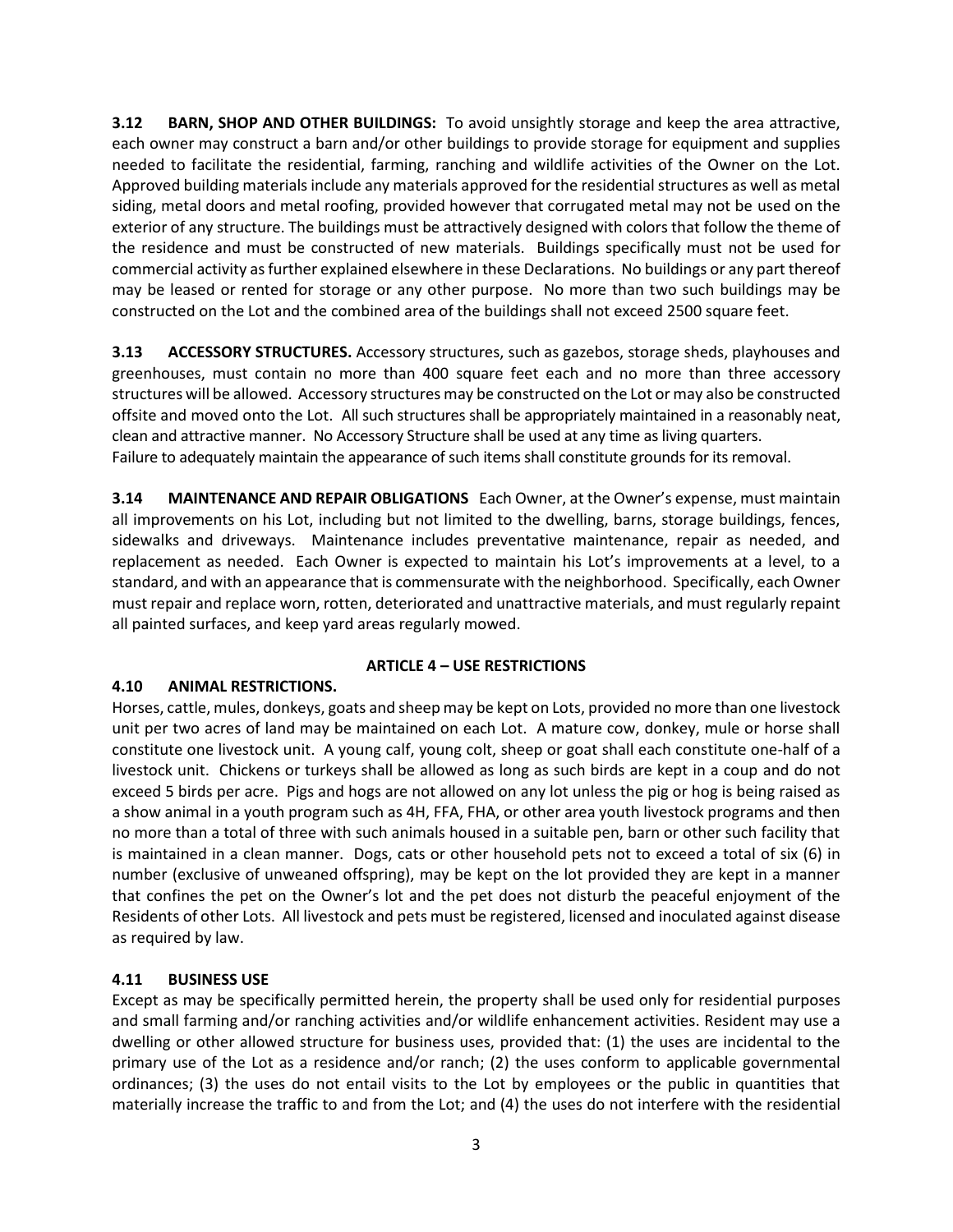use and enjoyment of neighboring Lots by other residents.

Specifically prohibited are businesses that involve manufacturing, fabrication, storing of dangerous materials, leasing of space for storage, commercial breeding or poultry operations, and sales that generate traffic. Also prohibited are any business signs. No garage sale, yard sale, moving sale, rummage sale or similar activity may be conducted on any Lot for a period that exceeds 5 days and no more than two such sales may be conducted in a calendar year.

# **4.12 VEHICLES**

No junk, wrecked, damaged or inoperable vehicle of any type may be kept on the premises except inside an enclosed garage, barn or other approved structure. Vehicle repairs that are performed in Public View must be completed within five days.

**4.13 RECREATIONAL VEHICLES.** No more than one Recreational Vehicle (RV) equipped with living space may be kept on the premise in Public View. The RV must be less than 15 years old and must at all times be maintained in a clean and attractive manner to prevent algae growth, dis-repair, flat tires, etc.

**4.14 STORAGE AND DISPOSALOF GARBAGE AND REFUSE**. No Lot shall be used or maintained as dumping ground for rubbish. Trash, garbage and/or other waste materials shall only be kept in sanitary containers constructed of metal, plastic or masonry materials with sanitary covers or lids, and such waste materials must be removed on a weekly basis by Owner or by an approved disposal service. Such facilities and containers for the storage or disposal of such waste materials shall be kept in clean and sanitary condition.

**4.15 ANNOYANCE** Each resident must exercise reasonable care to avoid making loud, disturbing or objectionable noises or noxious odors that disturb Residents of neighboring Lots. No Lot be used in any way that: (1) may reasonably be considered annoying to neighbors; (2) may endanger the health or safety of residents of other Lots or adjoining property, or (3) violates any law.

# **ARTICLE 5 - GENERAL PROVISIONS**

**5.10 ENFORCING THE DOCUMENTS** The Declarant and every Owner has the right to enforce all restrictions, conditions, covenants, liens and charges now or hereafter imposed by the Governing Documents. Failure by the Declarant or by any Owner to enforce a provision of the Governing Documents is not a waiver of the right to do so thereafter. Neither the Declarant nor any Owner shall not be liable to any Owner or other party for the failure to enforce any of the Governing Documents at any time.

**5.11 AMENDMENTS** Declarant shall have the sole right to amend this Declaration as long as Declarant owns any of the Lots in the Property. Afterwards amendments to this Declaration must be approved by Owners representing at least 66% of the Lots in the Property, with each Lot having one vote. The amendment must be in the form of a written instrument (1) referencing this Declaration and any amendments hereto; (2) certifying the approval of 66% of the Owners (3) be signed and acknowledged by a majority of the Lot owners, and (4) recorded in the Official Public Records of the County.

**5.12 NOTICES**. All demands or other notices required to be sent to an Owner or Resident by the terms of this Declaration may be sent by electronic, ordinary or certified mail, postage prepaid, to the party's last known address as it appears on the records of the Williamson County Appraisal District, or if no address is available, all notices may be sent to the Owner's Lot, and the Owner is deemed to have been